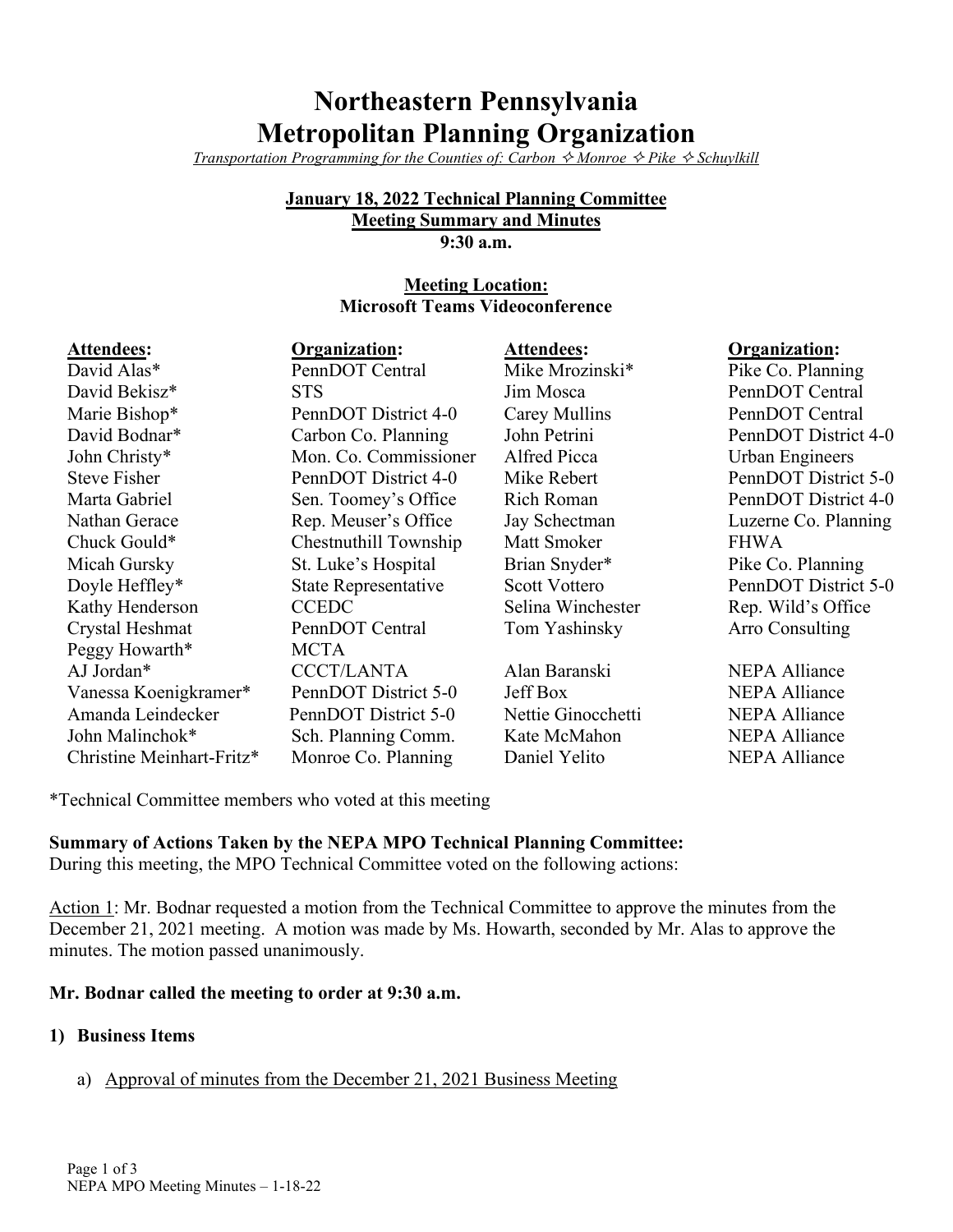Mr. Bodnar requested a motion from the Technical Committee to approve the minutes from the December 21, 2021 meeting. A motion was made by Ms. Howarth, seconded by Mr. Alas to approve the minutes. The motion passed unanimously.

### **2) TIP Amendments and Administrative Actions**

a) District 4-0 and 5-0 2021-2024 TIP Amendments and Administrative Actions Information was included in the meeting packet which highlighted administrative actions on the 2021 TIP for District 5-0. Ms. Koenigkramer highlighted actions for District 5-0.

Action 1- Columbia Street Arch Bridge- federalize in anticipation of earmark and align with anticipated need. 209 over Kettle Creek- increase to cover estimate plus YOE. Kunkletown Road over Princess Run- increase to cover estimate plus YOE. 209 over Swatara Creek- increase to cover estimate plus YOE. The sources are PA 309 Rehabilitation, SR 115-Effort Corridor Improvements, PA 611 Retaining Wall, Kellersville Historic Structures, Main Blvd over Trib of Catawissa Creek and NEPA Br. Preserve and Repair 8. Action 2- Environmental Impacts Resolution- increase for Delaware Watershed MS4 contract for constructed wetlands permit compliance and identifying future mitigation sites. The sources are SR 715/611 Intersection and the NEPA Highway and Bridge Line Item. Interstate Informational Item 1- I-80 Exit 308 Rehabilitation- non-participating costs for incorporated utility work and signal proprietary items under a separate agreement to account for the local/other share aspect of the overall estimate.

b) Transit Amendments and Administrative Actions

Mr. Bekisz highlighted administrative actions for Schuylkill Transit System on the 2021 TIP.

Action 1- STS New Facility- reduce amounts in accordance with spending and carry forward to 2022. Action 2- Small Transit Vehicles (2)- carry project forward to 2022. Action 3- Small Transit Vehicles (6)- carry project forward to 2022. Action 4- County Communication System- carry project forward to 2022. Mr. Bekisz stated that actions 2-4 are necessary due to vehicles and communications equipment being unavailable to purchase at this time.

## **3) Transportation Planning & Programs**

a) Current Project Status

Ms. Bishop provided an update on TA/MTF/ARC projects in District 4-0. Mr. Vottero provided an update on TA/MTF/ARC projects in District 5-0.

b) 2023 TIP Development

Mr. Baranski stated that draft bridge and highway and transit TIPs were submitted to Central Office at the end of December. The draft TIPs included additional funding from the IIJA. NEPA also submitted draft versions of the narrative of the TIP project selection process and performance measures. Mr. Baranski stated that a meeting with Central Office will be held later this afternoon with NEPA staff and the districts to review the draft TIP documents. Additional parts of the TIP packages will be developed over the next few months and will be shared with the committee when they are available. Mr. Mosca stated that the TIP package involves a lot of information and a checklist has been developed to ensure everything is submitted. They will work with NEPA to make sure it is completed.

c) NEPA MPO Planning Process Review Draft Report and Presentation

Mr. Baranski stated that since last spring, we have been engaged in a program review with Central Office and FHWA. It is similar to the certification review that the larger MPOs go through. All of the documents and processes of the MPO are reviewed. In October, we had a day long meeting to review all